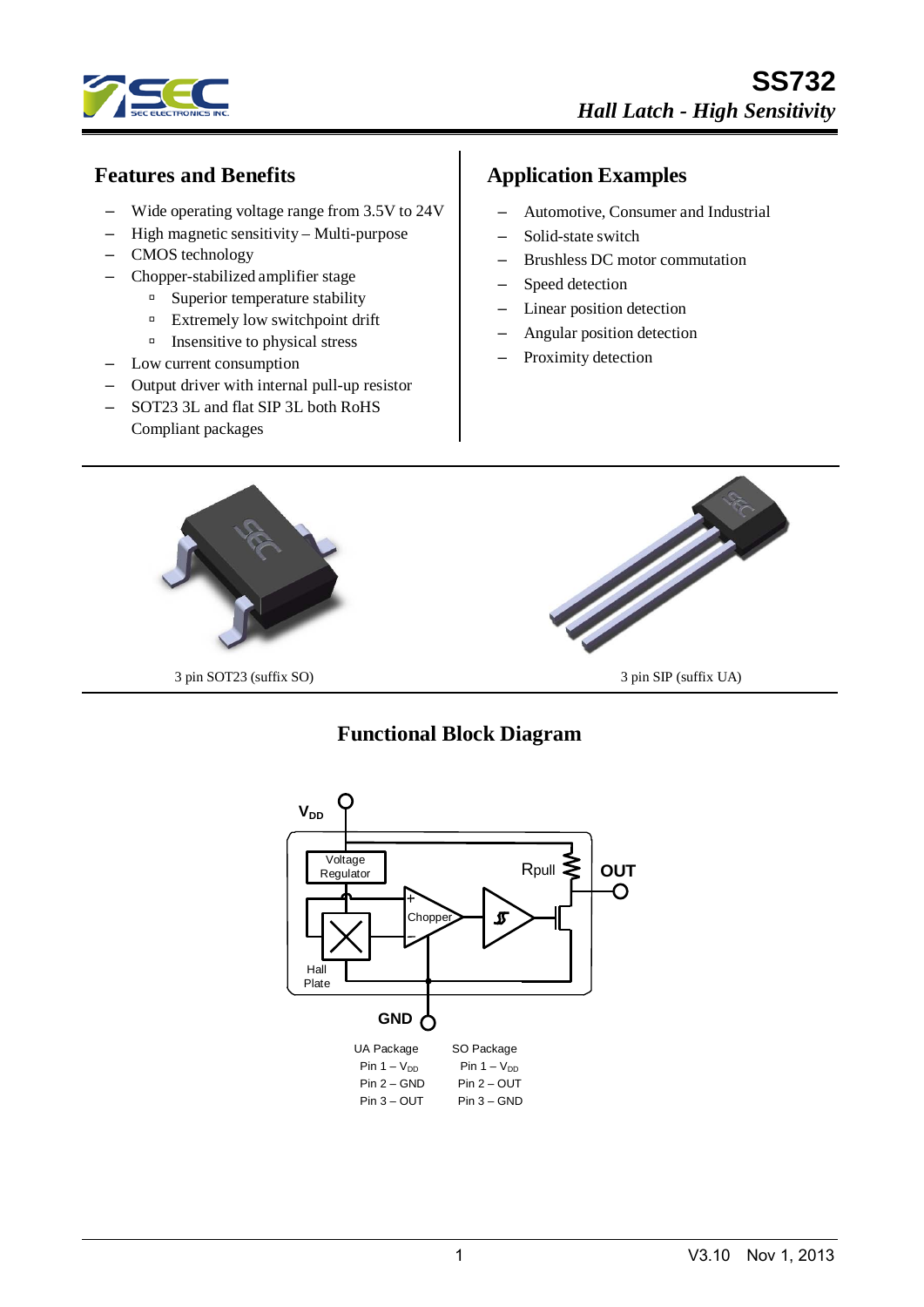

### **General Description**

The SS732 is a bipolar Hall effect sensor IC fabricated from mixed signal CMOS technology. The device integrates a voltage regulator, Hall sensor with dynamic offset cancellation system, Schmitt trigger and an output driver with internal pull-up resistor, all in a single package. It incorporates advanced chopper stabilization techniques to provide accurate and stable magnetic switch points. There are many applications for this HED – Hall Electronic Device - in addition to those listed above. The design, specifications and performance have been optimized for commutation applications in 5V and 12V brushless DC motors.

Thanks to its wide operating voltage range and extended choice of temperature range, it is quite suitable for use in automotive, industrial and consumer applications. The device is delivered in a Small Outline Transistor (SOT) for surface mount process or in a Plastic Single In Line (SIP 3L flat) for through- hole mount. Both 3-lead packages are RoHS compliant.

#### **Glossary of Terms**

| MilliTesla (mT), Gauss     | Units of magnetic flux density: $1mT = 10$ Gauss                                                                                 |
|----------------------------|----------------------------------------------------------------------------------------------------------------------------------|
| <b>RoHS</b>                | <b>Restriction of Hazardous Substances</b>                                                                                       |
| Operating Point $(B_{OP})$ | Magnetic flux density applied on the branded side of the package<br>which turns the output driver ON ( $V_{OUT} = V_{DSon}$ )    |
| Release Point $(B_{RP})$   | Magnetic flux density applied on the branded side of the package<br>which turns the output driver OFF ( $V_{\text{OUT}}$ = high) |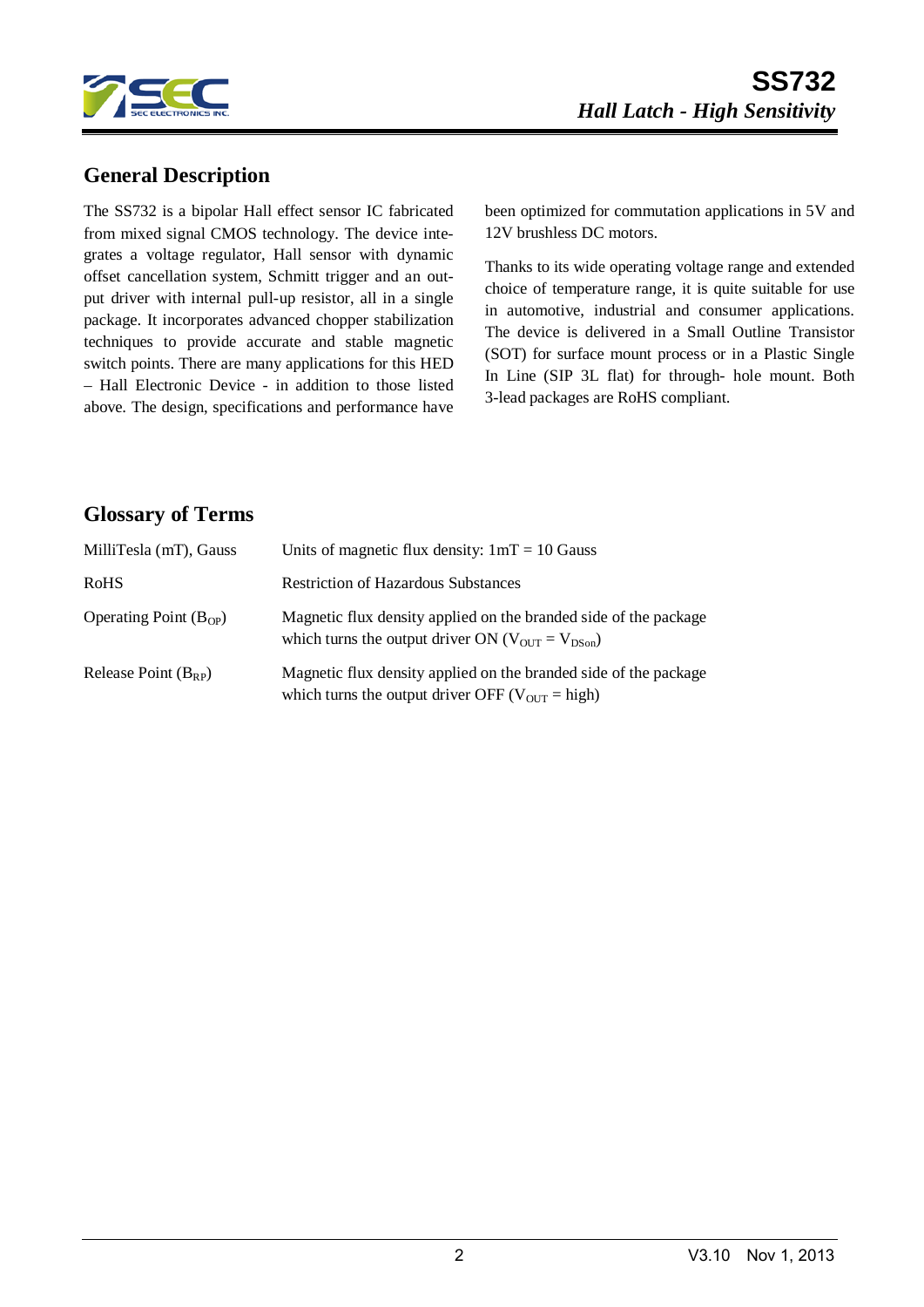

# **SS732** *Hall Latch - High Sensitivity*

#### **Pin Definitions and Description**

| <b>SOT Pin <math>\mathbb{N}_2</math> SIP Pin <math>\mathbb{N}_2</math></b> | <b>Name</b>  | <b>Type</b> | <b>Function</b>       |
|----------------------------------------------------------------------------|--------------|-------------|-----------------------|
|                                                                            | $\rm V_{DD}$ | Supply      | Supply Voltage pin    |
|                                                                            | <b>OUT</b>   | Output      | Open Drain Output pin |
|                                                                            | GND          | Ground      | Ground pin            |



#### **Detailed General Description**

The SS732 exhibits latch magnetic switching characteristics. Therefore, it requires both south and north poles to operate properly.

The OUT pin of these devices switches low (turns on) when a magnetic field perpendicular to the Hall sensor exceeds the operate point threshold,  $B_{OP}$ . After turn-on, the output voltage is  $V_{DSon}$ . Note that the device latches, that is, a south pole of sufficient strength towards the branded surface of the device turns the device on. The device remains on if the south pole is removed  $(B\rightarrow 0)$ . This latching property defines the device as a magnetic memory.

When the magnetic field is reduced below the release point, BRP, the OUT pin turns off (goes high). The difference in the magnetic operate and release points is the hysteresis,  $B_{HYS}$ , of the device. This built-in hysteresis prevents output oscillation near the switching point, and allows clean switching of the output even in the presence of external mechanical vibration and electrical noise.

The device behaves as a latch with symmetric operating and release switching points  $(BOP=|BRP|)$ . This means magnetic fields with equivalent strength and opposite direction drive the output high and low.

Powering-on the device in the hysteresis region (less than  $B_{OP}$  and higher than  $B_{RP}$ ) allows an indeterminate output state. The correct state is attained after the first excursion beyond  $B_{OP}$  or  $B_{RP}$ .

The SOT-23 device is reversed from the UA package. The SOT-23 output transistor will be latched on in the presence of a sufficiently strong North pole magnetic field applied to the marked face.

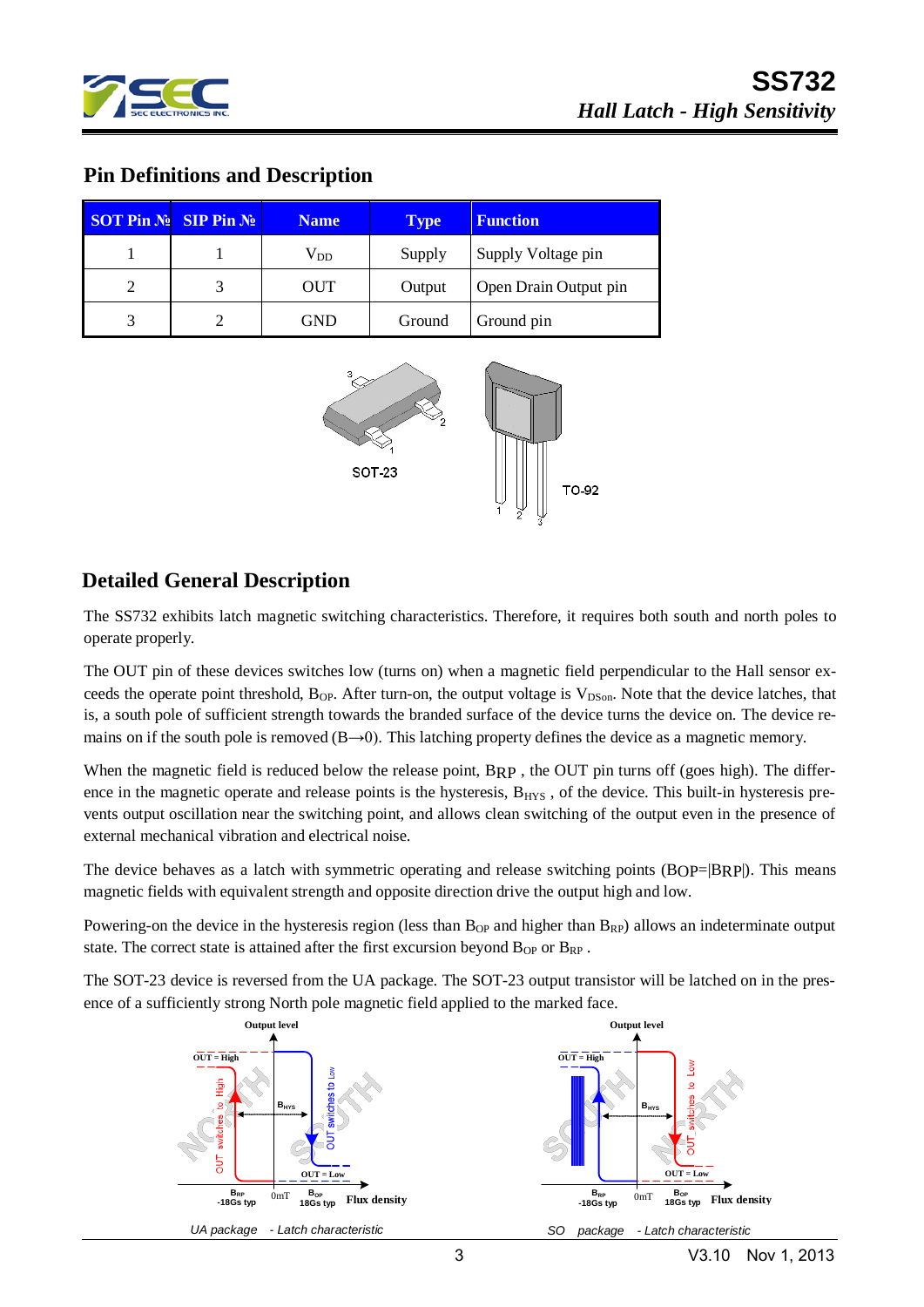

# **Unique Features**

Based on mixed signal CMOS technology, SS732 is a Hall-effect device with high magnetic sensitivity. This multi-purpose latch meets most of the application requirements.

The chopper-stabilized amplifier uses switched capacitor technique to suppress the offset generally observed with Hall sensors and amplifiers. The CMOS technology makes this advanced technique possible and contributes to smaller chip size and lower current consumption than bipolar technology. The small chip size is also an important factor to minimize the effect of physical stress. This combination results in more stable magnetic characteristics and enables faster and more precise design.

The wide operating voltage from 3.5V to 24V, low current consumption and large choice of operating temperature range according to "L", "K" and "E" specification make this device suitable for automotive, industrial and consumer applications.

# **Absolute Maximum Ratings**

| <b>Parameter</b>                    | <b>Symbol</b> | <b>Value</b> | <b>Units</b> |
|-------------------------------------|---------------|--------------|--------------|
| <b>Supply Voltage</b>               | $\rm V_{DD}$  | 28           | V            |
| <b>Supply Current</b>               | $I_{DD}$      | 50           | mA           |
| <b>Output Voltage</b>               | $\rm V_{OUT}$ | 28           | V            |
| <b>Output Current</b>               | $I_{OUT}$     | 50           | mA           |
| <b>Storage Temperature Range</b>    | $T_S$         | $-50$ to 150 | $^{\circ}C$  |
| <b>Maximum Junction Temperature</b> | $\rm T_I$     | 165          | $^{\circ}C$  |

| <b>Operating Temperature Range</b> | <b>Symbol</b> | Value        | <b>Units</b>    |
|------------------------------------|---------------|--------------|-----------------|
| Temperature Suffix "E"             | $T_A$         | $-40$ to 85  | $\rm ^{\circ}C$ |
| Temperature Suffix "K"             | $T_A$         | $-40$ to 125 | $^{\circ}C$     |
| Temperature Suffix "L"             | $\rm T_A$     | $-40$ to 150 | $^{\circ}C$     |

Exceeding the absolute maximum ratings may cause permanent damage. Exposure to absolute-maximum- rated conditions for extended periods may affect device reliability.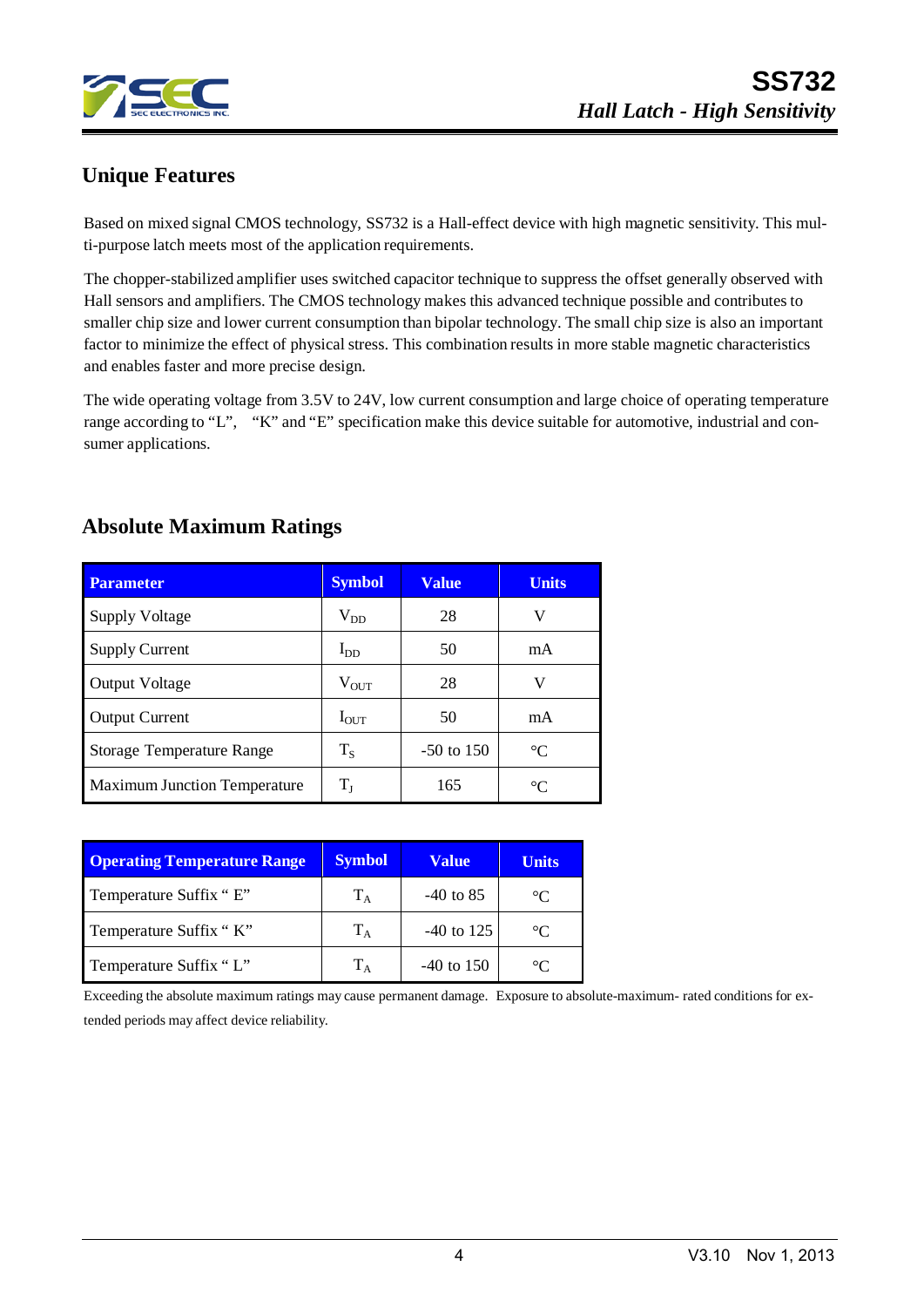

# **General Electrical Specifications**

| <b>Parameter</b>                 | <b>Symbol</b>   | <b>Test Conditions</b>                             | <b>Min</b> | Typ  | <b>Max</b> | <b>Units</b>       |
|----------------------------------|-----------------|----------------------------------------------------|------------|------|------------|--------------------|
| <b>Supply Voltage</b>            | $V_{DD}$        | Operating                                          | 3.5        |      | 24         | V                  |
| <b>Supply Current</b>            | $I_{DD}$        | $B < B_{RP}$                                       |            |      | 5          | mA                 |
| <b>Output Saturation Voltage</b> | $V_{DSon}$      | $I_{\text{OUT}} = 20 \text{mA}, B > B_{\text{OP}}$ |            |      | 0.5        | V                  |
| <b>Output Leakage Current</b>    | $I_{\rm OFF}$   | $B < B_{RP}$ V <sub>OUT</sub> = 24V                |            | 1    | 10         | $\mu A$            |
| <b>Output Rise Time</b>          | Tr              | $R_L = 1k\Omega$ , $C_L = 20pF$                    |            | 0.25 |            | μs                 |
| <b>Output Fall Time</b>          | <b>Tf</b>       | $R_L = 1k\Omega$ , $C_L = 20pF$                    |            | 0.25 |            | μs                 |
| Internal pull-up resistor        | $R_{\text{pu}}$ |                                                    | 9          | 12   | 15         | $k\Omega$          |
| Maximum Switching Fre-           | $F_{SW}$        |                                                    |            | 10   |            | KHz                |
| quency                           |                 |                                                    |            |      |            |                    |
| Package Thermal Resistance       | $R_{TH}$        | Single layer (1S) Jedec board                      |            | 301  |            | $\rm ^{\circ} C/W$ |

DC Operating Parameters  $T_A = 25^{\circ}C$ ,  $V_{DD} = 3.5V$  to 24V (unless otherwise specified)

Note: The output of SS732 will be switched after the supply voltage is over 2.2V, but the magnetic characteristics won't be normal until the supply is over 3.5V.

# **Magnetic Specifications**

| <b>Package</b> | <b>Parameter</b>       | <b>Symbol</b> | <b>Test Conditions</b>                 | <b>Min</b> | <b>Typ</b> | <b>Max</b> | <b>Units</b> |
|----------------|------------------------|---------------|----------------------------------------|------------|------------|------------|--------------|
|                | <b>Operating Point</b> | $B_{OP}$      | $Ta=25^{\circ}C$                       | 5          | 23         | 40         | G            |
| <b>UA</b>      | <b>Release Point</b>   | $B_{RP}$      |                                        | $-40$      | $-23$      | $-5$       | G            |
|                | <b>Hysteresis</b>      | $B_{H YST}$   | $V_{dd} = 5V$ DC                       |            | 45         |            | G            |
|                | <b>Operating Point</b> | $B_{OP}$      | $Ta = 25^{\circ}C$<br>$V_{dd} = 5V$ DC | $-40$      | $-23$      | $-5$       | G            |
| <sub>SO</sub>  | <b>Release Point</b>   | $B_{RP}$      |                                        | 5          | 23         | 40         | G            |
|                | <b>Hysteresis</b>      | $B_{H YST}$   |                                        |            | 45         |            | G            |

DC Operating Parameters  $V_{DD} = 3.5$  to 24V (unless otherwise specified)

### **Output Behavior versus Magnetic Pole**

DC Operating Parameters TA = -40°C to 150°C,  $V_{DD} = 3.5$  to 24V (unless otherwise specified)

| <b>Test Conditions (UA)</b> | <b>Test Conditions (SO)</b> | OUT  |
|-----------------------------|-----------------------------|------|
| $B < B_{RP}$                | $B > B_{RP}$                | High |
| B > B <sub>OP</sub>         | B < B <sub>OP</sub>         | Low  |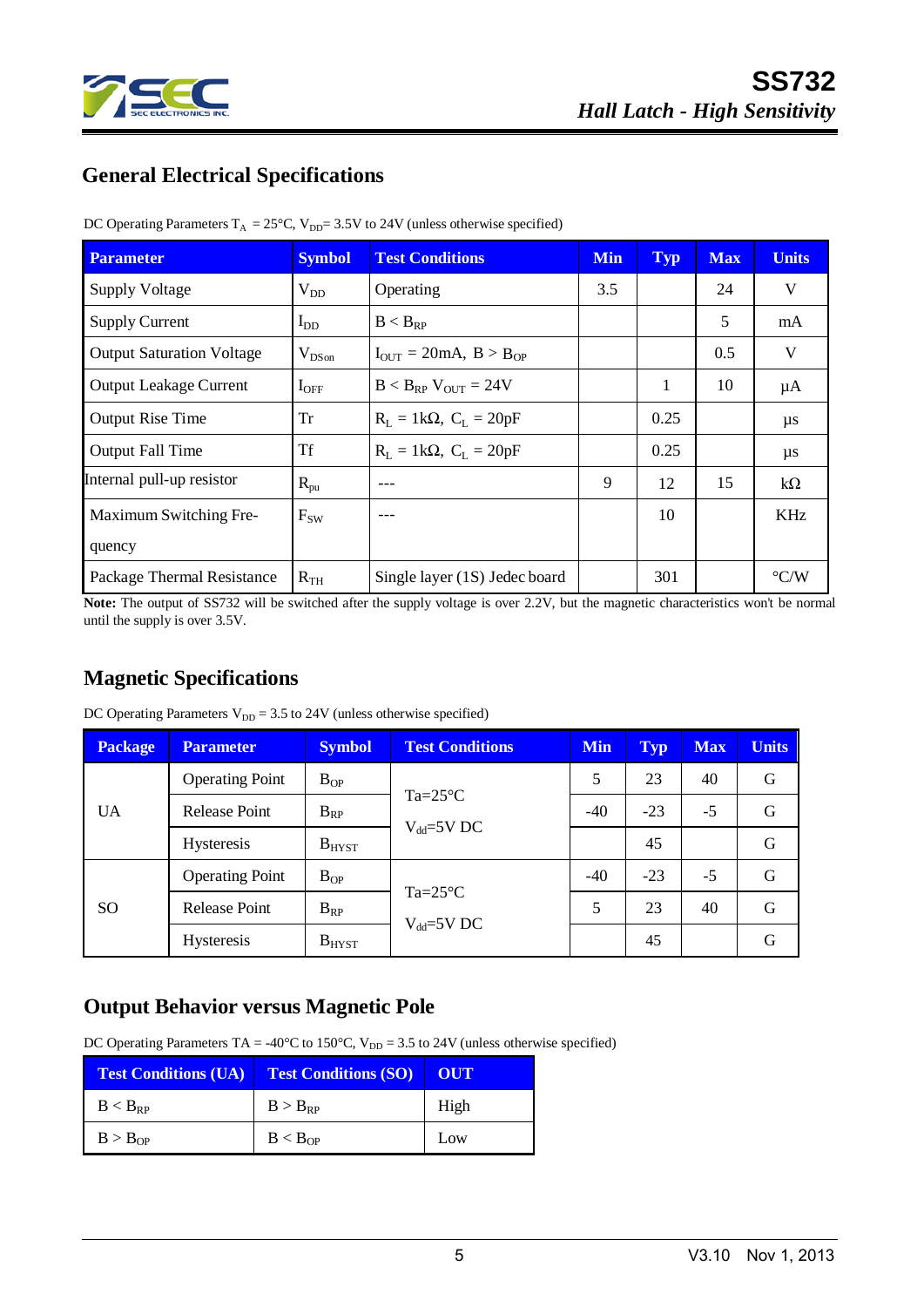



The SOT-23 device is reversed from the UA package. The SOT-23 output transistor will be turned on(drops low) in the presence of a sufficiently strong North pole magnetic field applied to the marked face and turned off(hoists high) in the presence of a sufficiently strong South pole magnetic field.

### **Application Information**

It is strongly recommended that an external bypass capacitor be connected (in close proximity to the Hall sensor) between the supply( $V_{DD}$  Pin) and ground(GND Pin) of the device to reduce both external noise and noise generated by the chopper stabilization technique. As is shown in the following figure, a 0.1μF capacitor is typical.





For reverse voltage protection, it is recommended to connect a resistor or a diode in series with the VDD pin. When using a resistor, three points are important:

- the resistor has to limit the reverse current to 50mA maximum (VCC / R1  $\leq$  50mA)
- the resulting device supply voltage VDD has to be higher than VDD min (VDD = VCC R1\*IDD)
- the resistor has to withstand the power dissipated in reverse voltage condition (PD =  $V_{CC}^2/R1$ )

Using a diode, a reverse current cannot flow and the voltage drop is almost constant  $(\approx 0.7V)$ .

Therefore, a 100Ω/0.25W resistor for 5V application and a diode for higher supply voltage are recommended. Both solutions provide the required reverse voltage protection.

When a weak power supply is used or when the device is intended to be used in noisy environment, it is recommended that the following figure is used.

The low-pass filter formed by R1 and C1 and the Zener diode Z1 bypass the disturbances or voltage spikes occurring on the device supply voltage VDD. The diode D1 provides additional reverse voltage protection.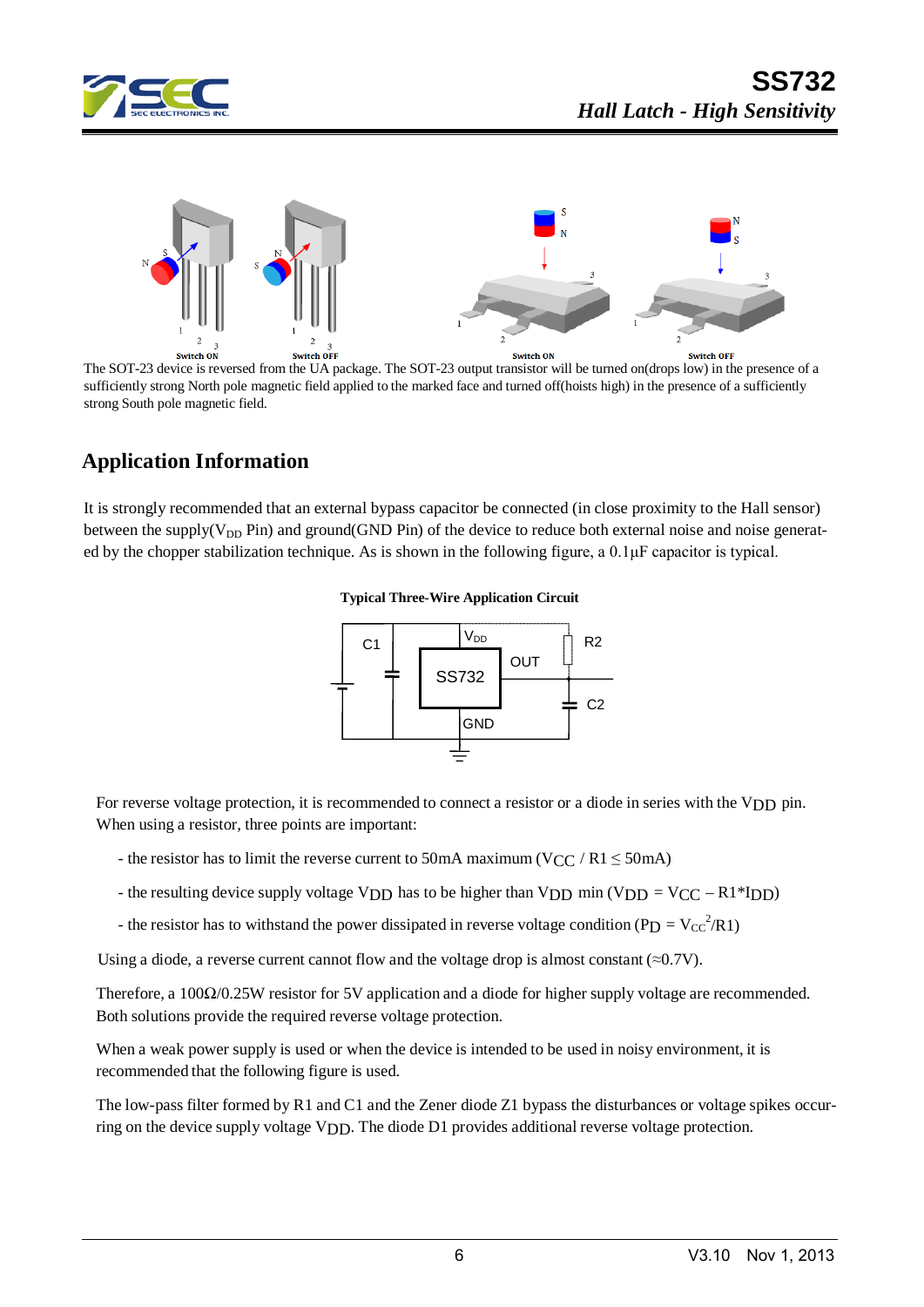

#### **Automotive and Severe Environment Protection Circuit**



The SS732 have been optimized for commutation applications in 5V and 12V brushless DC motors. The following figure is the typical application circuit for 3 phase brushless DC motors.



#### **Standard information regarding manufacturability of Hall IC with different soldering processes**

Our products are classified and qualified regarding soldering technology, solderability and moisture sensitivity level according to following test methods:

#### **Reflow Soldering SMD's (Surface Mount Devices)**

- IPC/JEDEC J-STD-020 Moisture/Reflow Sensitivity Classification for Nonhermetic Solid State Surface Mount Devices (classification reflow profiles according to table 5-2)
- EIA/JEDEC JESD22-A113 Preconditioning of Nonhermetic Surface Mount Devices Prior to Reliability Testing (reflow profiles according to table 2)

#### **Wave Soldering SMD's (Surface Mount Devices) and THD's (Through Hole Devices)**

• EN60749-20

Resistance of plastic- encapsulated SMD's to combined effect of moisture and soldering heat

- EIA/JEDEC JESD22-B106 and EN60749-15
	- Resistance to soldering temperature for through-hole mounted devices

#### **Iron Soldering THD's (Through Hole Devices)**

• EN60749-15

Resistance to soldering temperature for through-hole mounted devices

**Solderability SMD's (Surface Mount Devices) and THD's (Through Hole Devices)**

- EIA/JEDEC JESD22-B102 and EN60749-21
	- Solderability

#### **ESD Precautions**

Electronic semiconductor products are sensitive to Electro Static Discharge (ESD).

Always observe Electro Static Discharge control procedures whenever handling semiconductor products.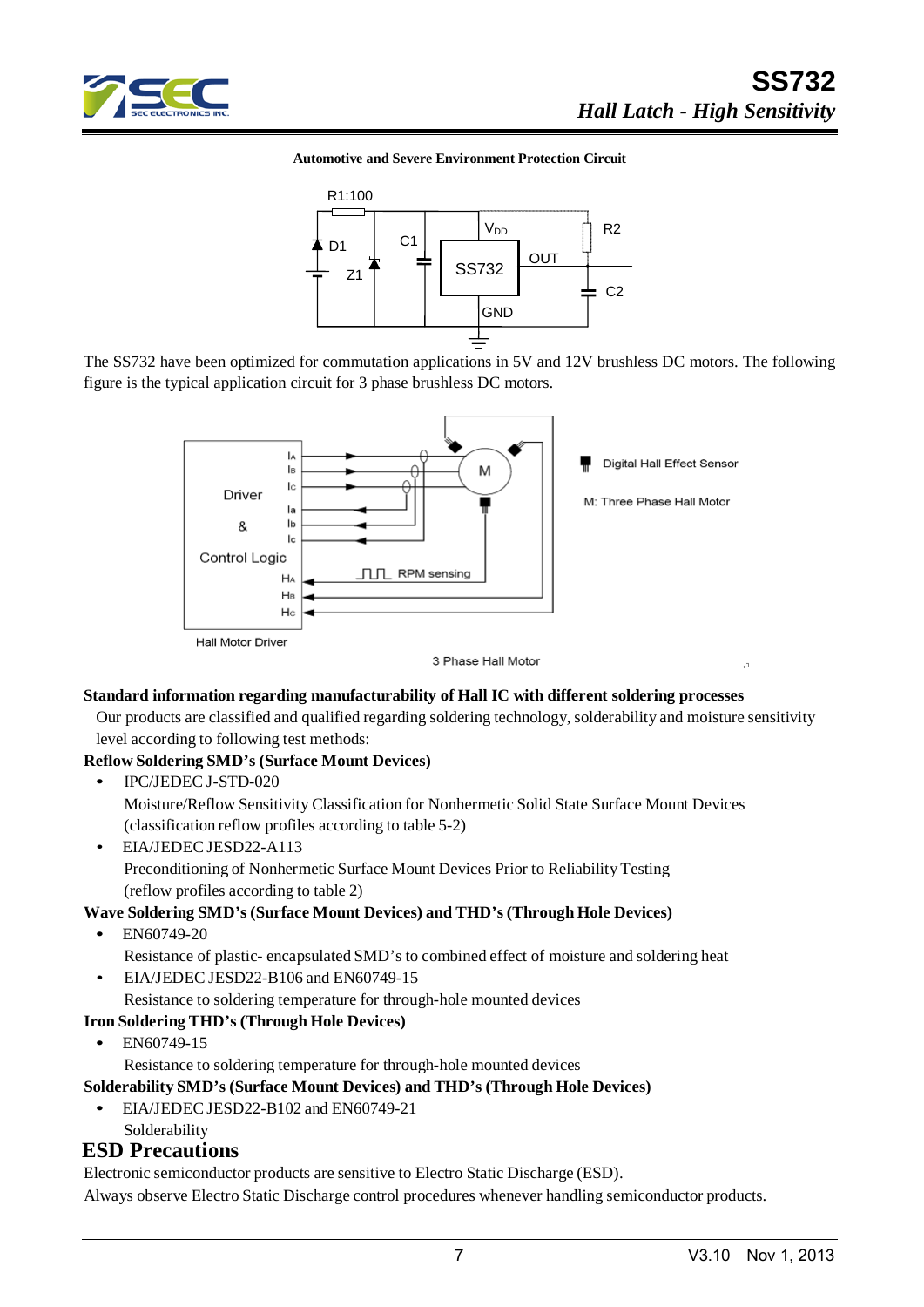

#### **Package Information**

**Package UA, 3-Pin SIP:**